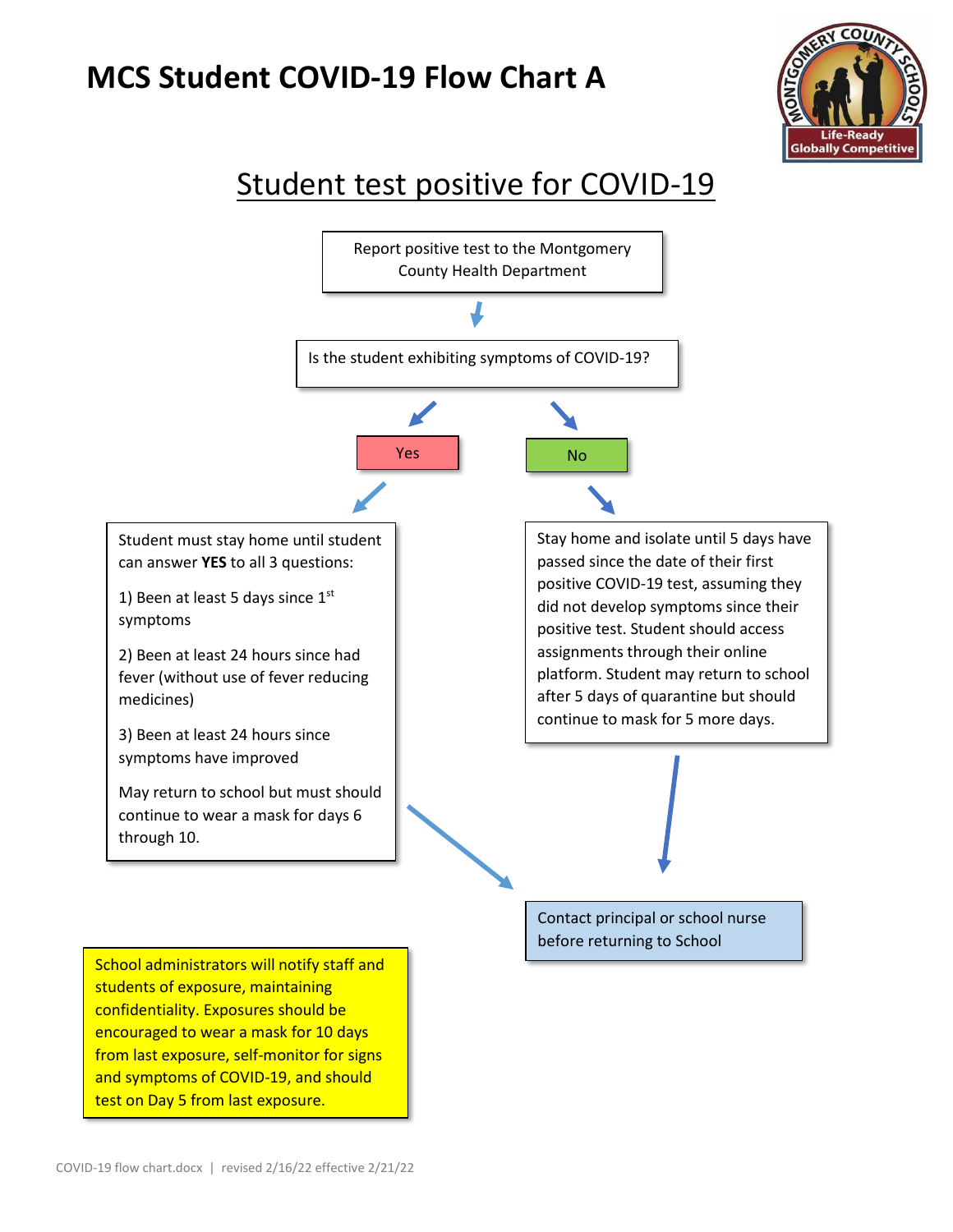## **MCS Student COVID-19 Flow Chart B**



# Student is exhibiting at least one symptom of COVID-19

COVID- 19 Symptoms: fever (temperature of 100.4 degrees Fahrenheit or higher) or chills, sore throat, cough (those with chronic cough due to allergies or asthma, a change in their cough from baseline), shortness of breath or difficulty breathing (those with asthma, a change in baseline breathing), fatigue, muscle or body aches, new loss of taste or smell, diarrhea, nausea, vomiting, new onset of severe headache (especially with fever), congestion or runny nose.